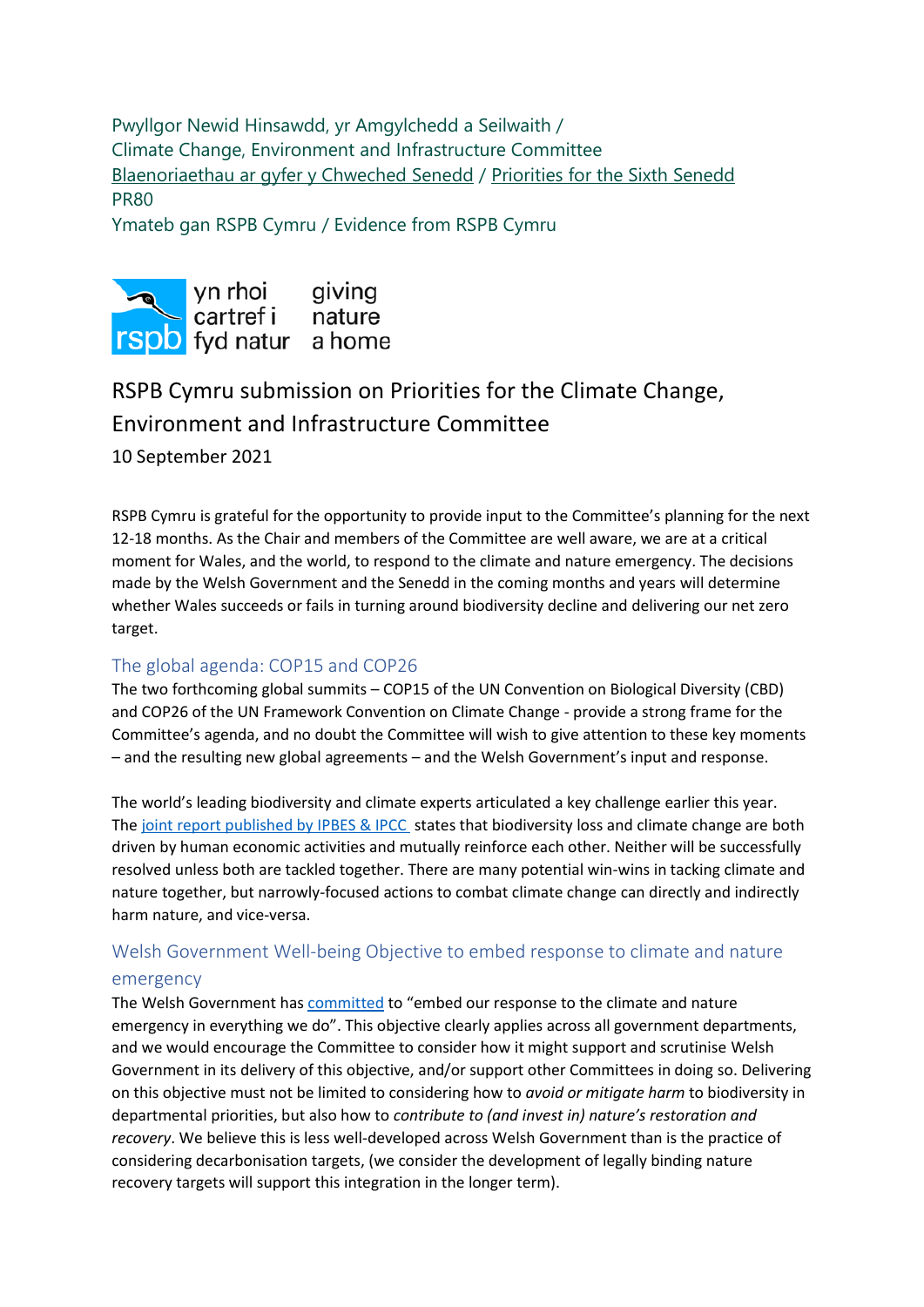Consideration of this objective could usefully help to frame the Committee's consideration of the Welsh Government budget, deep dives undertaken by Ministers, and initiatives developed as part of a green recovery.

#### Legislation on environmental governance, principles and nature recovery targets

We were delighted by the support shown for the recent [Senedd motion](https://record.senedd.wales/Motion/7725) declaring a nature emergency, which also called for parity between Welsh Government actions to tackle climate change and biodiversity loss. Many Senedd members spoke during the debate with passion and conviction about the need to do more for nature. We were also pleased that the CCERA Committee [Fifth Senedd Legacy Report](https://senedd.wales/media/rzqeixsg/cr-ld14312-e.pdf) contained a clear recommendation underlining the importance of nature recovery targets.

The Minister has indicated her intention to bring forward an environmental governance bill which would also provide a potential vehicle to set the framework for legally binding nature recovery targets; a prospect we warmly welcome and support.

We are, however, concerned that this Bill did not feature in the legislative programme for Year 1 of the Senedd term, and that the Minister has offered no guarantee that time will be found in Year 2. Wales has fallen well behind the rest of the UK on environmental governance, resulting in a *de facto* weakening of environmental protection post EU exit. It is vital that the legislation to close this gap is prioritised by Welsh Government and allocated the resources necessary to bring it forward early in the second year of the Senedd. We would urge the Committee to seek regular updates from Government on this matter.

We also see no reason to delay legislation (via the same Bill) that would set a framework for nature recovery targets. The Minister has indicated she is keen to first see the post-2020 global biodiversity framework. While we agree that Wales' targets must take account of this, it is both possible and important to progress work on the Welsh primary legislation before the conclusion of negotiations. As one of the [world's most nature](https://www.rspb.org.uk/about-the-rspb/about-us/media-centre/press-releases/new-report-shows-wales-close-to-bottom-of-international-league-table-for-nature/)-depleted countries, it is clear that Wales must be prepared to lead by setting strong domestic ambition. (While the Ministers' submission refers to the Nature Recovery Action Plan it is important to note that this plan does not include any SMART targets or compel specific actions, nor do we consider it has a reach beyond the nature/land use focused government departments).

As set out in the RSPB Cymru / WWF Cymru report '[Putting Wales on Path to Nature Recovery](https://waleslink.org/new-report-shows-need-for-nature-recovery-targets-in-wales/)', Wales should move ahead immediately with setting a high level framework for targets in primary legislation, with a detailed suite of SMART long term and interim targets to follow in secondary legislation. We believe the primary legislation should include an overarching new duty on the Welsh Government to halt and begin to reverse the loss of biodiversity by 2030 (aligning Wales with th[e G7](https://www.g7uk.org/wp-content/uploads/2021/06/G7-2030-Nature-Compact-PDF-120KB-4-pages.pdf)  [2030 Nature Compact\)](https://www.g7uk.org/wp-content/uploads/2021/06/G7-2030-Nature-Compact-PDF-120KB-4-pages.pdf) and achieve substantive recovery by 2050.

Additionally, we note that commitments to protect 30% of land and sea for nature by 2030 (the 30x30 target) have been made by UK, Scottish and Northern Irish Governments, but we have not yet seen a formal commitment from the Minister to achieving this in Wales.

#### Green recovery

The [Dasgupta Review](https://www.gov.uk/government/publications/final-report-the-economics-of-biodiversity-the-dasgupta-review) into "The Economics of Biodiversity" describes nature as our most precious asset, and calls for [transformative change in how we recognise and value nature.](https://www.rspb.org.uk/our-work/policy-insight/wildlife-and-the-economy/) A recent RSPB Report shows the **significant return that can be gained from investing in our natural assets:** [for](https://www.rspb.org.uk/globalassets/downloads/documents/positions/the-economic-costs--benefits-of-nature-based-solutions_final-report_final_v3.pdf)  [every £1 invested in peatland, salt marsh and woodland respectively can secure £4.62, £1.31 and](https://www.rspb.org.uk/globalassets/downloads/documents/positions/the-economic-costs--benefits-of-nature-based-solutions_final-report_final_v3.pdf)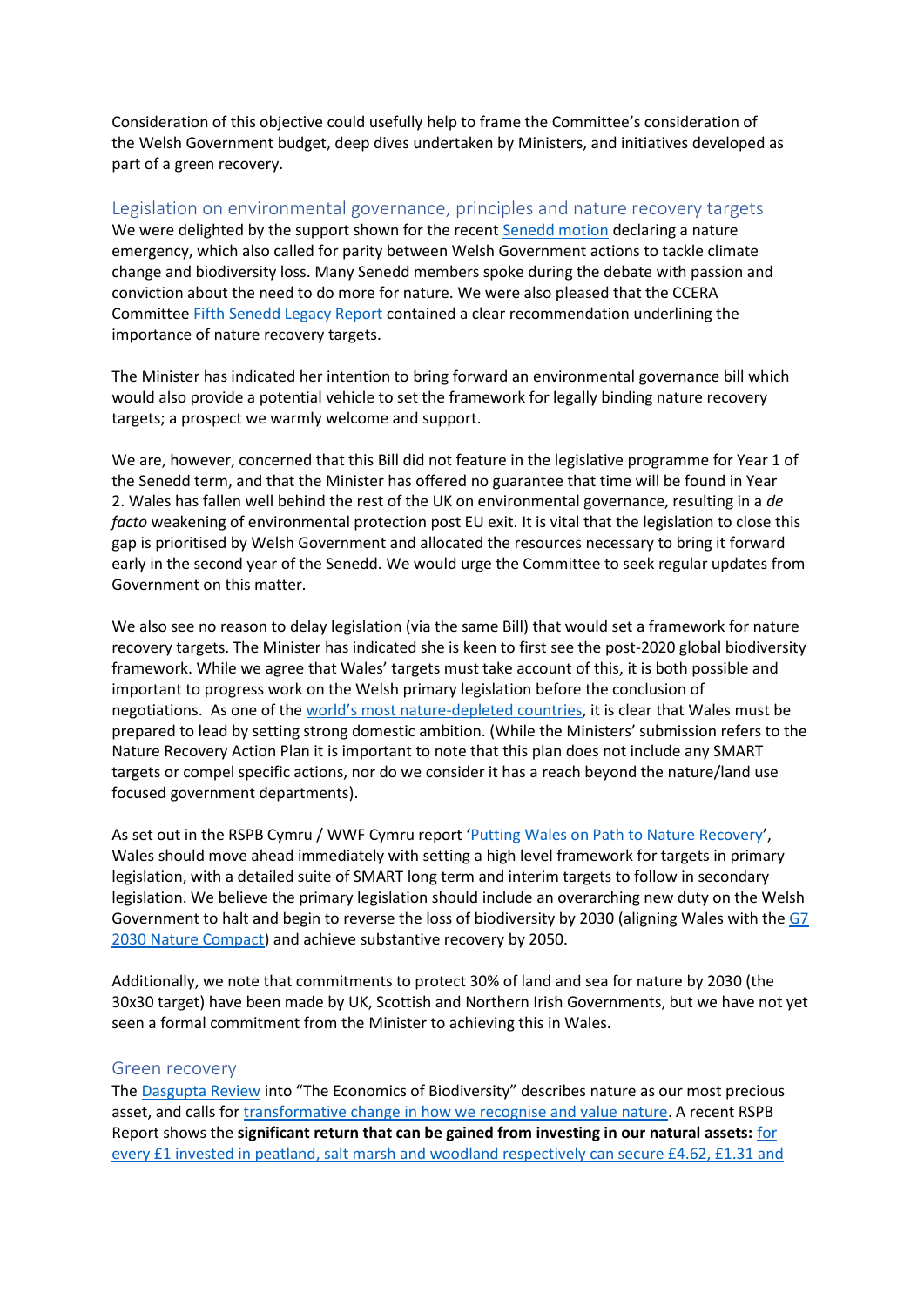[£2.79 in return.](https://www.rspb.org.uk/globalassets/downloads/documents/positions/the-economic-costs--benefits-of-nature-based-solutions_final-report_final_v3.pdf) Moreover, RSPB Cymru has estimated that an investment in nature restoration could support almost [7,000 direct FTE jobs in Wales.](https://www.academia.edu/50934538/Developing_a_Green_Workforce_in_Wales_Estimating_the_Scale_of_the_Need_and_Opportunity)

Tackling the nature and climate emergency will require coordinated attention across committees, and we would encourage the CCEI Committee to revisit [recommendations made by the previous](https://senedd.wales/media/lpzl3j1d/cr-ld14182-e.pdf)  [Economy, Infrastructure and Skills committee](https://senedd.wales/media/lpzl3j1d/cr-ld14182-e.pdf) in November 2020 (ideally in tandem with the current ETRA Committee), including the recommendations to **"invest in a transformation green recovery" through:**

- **Investment in and acceleration of 'shovel-ready' green infrastructure**. This refers to **naturebased solutions** such as peatland, salt marsh or woodland outlined above. Large scale habitat restoration is necessary to support adaptation to climate change as well as contributing to mitigation, and to reversing biodiversity loss. Peatland restoration is particularly important due to potential emissions from degraded peat (whereas peat habitats in good condition help to sequester carbon, as well as providing other ecosystem services).
- Skills funding to support green jobs and "take robust action to analyse and address the disparities between current and future needs and existing skills provision". This could, in part, be fulfilled by an **investment in a National Nature Service** as proposed to Welsh Government by the NRW Green Recovery Delivery Group.

When coupled with investment in nature's restoration, a National Nature Service will further assist a just transition into green jobs for the future, while ensuring that nature remains at the heart of a green and just recovery.

#### The importance of robust planning for decarbonisation in harmony with nature

In tandem with demand reduction and nature-based solutions, the need to rapidly decarbonise the energy system is well understood. Robust and accountable land- and sea- use planning are essential to enable this transition to take place in a way that does not exacerbate the crisis of biodiversity loss. Potential impacts to ecosystems from development include wildlife collision, disturbance, habitat loss, and loss of access to preferred foraging areas (displacement). The Minister has spoken of some of the difficult choices that lie ahead (for example in her July statement on the [Gwent](https://gov.wales/written-statement-taking-action-better-protect-and-manage-gwent-levels)  [Levels\)](https://gov.wales/written-statement-taking-action-better-protect-and-manage-gwent-levels), but it is imperative that robust, forward looking development plans are utilised to their full potential to enable decision makers to make the best, strategic choices with the best possible understanding of opportunities and impacts.

Strategic spatial planning is essential to:

- establish the capacity for development within an area;
- guide the siting of developments away from the most ecologically sensitive areas;
- assess and minimise the cumulative impacts on habitats and species;
- identify and secure opportunities for net biodiversity benefit;
- in doing the above, provide greater certainty (in terms of deliverability of renewable energy projects ) to developers and other sectors.

We would welcome consideration of marine planning by the Committee, an area which has relevance across the breadth of the Committee's remit. During the consultation on the draft Welsh National Marine Plan (WNMP), the former Climate Change, Environment and Rural Affairs Committee held a **one-day workshop** on this. Since the WNMP was developed, ambitions for development (particularly renewables) in Welsh seas have grown significantly. While it is encouraging to see the Ministers' comment (in their letter to the Chair of 30 July) that effective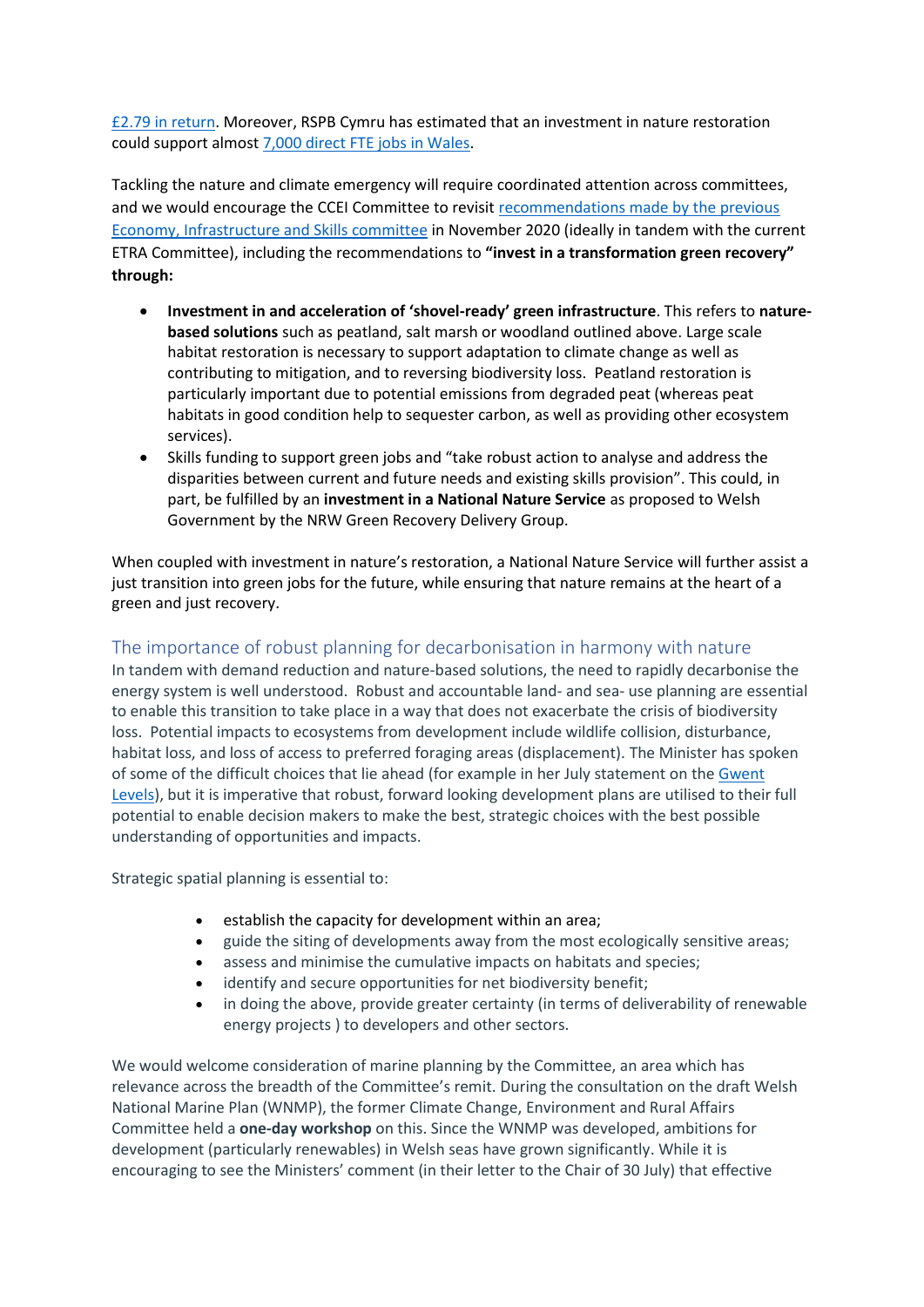marine planning and regulation is crucial for sustainable marine sector growth, particularly marine renewable energy, it must be urgently noted that the WNMP is not currently fit for this purpose. The WNMP does not have a spatial component or development control policies, and therefore does not embed strategic forward planning or seek to proactively address conflict.

**We therefore believe a follow-up session on marine planning is timely and urgent (a similar format to the previous workshop would work well).** The marine environment is not currently resilient and a [recent evaluation](https://moat.cefas.co.uk/summary-of-progress-towards-good-environmental-status/) shows that the status of some species, such as seabirds, is worsening. As Welsh seas become more crowded, we believe the marine planning system must operate at a strategic and spatial level to ensure that marine development ambitions are delivered in a way which does not further hinder the achievement of [Good Environmental Status.](https://moat.cefas.co.uk/summary-of-progress-towards-good-environmental-status/)

While the terrestrial planning system is a world away from the WNMP, and much more focused on spatial allocation from national through to local level, it is still the case that developments of national significance come forward outside of this context so that overall capacity and cumulative cross sector impacts are not assessed at a strategic level . As in the marine environment this leads to a higher likelihood of dispute over developments in ecologically sensitive areas (including designated sites); concerns over cumulative impacts; and higher uncertainty for all parties.

The development of a robust, regulated approach to securing **net biodiversity benefit from development** would present an opportunity to secure funding for nature's recovery, and would merit the Committee's attention.

#### Investment in nature delivery

In recent years we have seen a welcome uplift in the budget allocation for designated sites, and the Welsh Government's new Nature Networks programme is continuing to move this agenda in a welcome direction by considering multi-year funding for much needed action to improve the condition of our designated sites and the wider ecological networks they are a part of. This notwithstanding, it is clear that the anticipated funding is much lower than what is needed – for example, in 2015, an [EU LIFE funded report published by NRW](https://gov.wales/sites/default/files/publications/2019-05/prioritised-action-framework-for-natura-2000-wales.pdf) estimated that the actions needed to attain favourable conservation status of Wales' Natura 2000 sites would cost £144 million to 2020 (noting that this figure does not include staff time or ongoing, currently funded (at the time) management work).

A critical part of putting nature conservation funding on a more sustainable footing will be clarifying the connections with other Welsh Government policies – for example, the new Sustainable Farming Scheme and the National Forest.

However, there is no escaping the fact that Natural Resources Wales has received a budget cut in real terms of 35% between 2013 and 2020<sup>1</sup>. It is deeply concerning that around 50% of terrestrial protected site features are in unknown condition as cuts have left NRW unable to monitor these most important places for nature<sup>2</sup>. Fewer than 6% of SSSIs have a management agreement in place involving NRW. NRW resourcing must be scaled up urgently in recognition of the scale of the challenge that we must meet to halt and reverse biodiversity loss.

<sup>&</sup>lt;sup>1</sup> According to Emma Rose (Unchecked UK) 2021 report Safeguarding Standards – Why Wales should lead the [way](https://unchecked.uk/wp-content/uploads/2021/02/Report-Safeguarding-standards-why-Wales-should-lead-the-way.pdf)

<sup>2</sup> [https://naturalresources.wales/evidence-and-data/research-and-reports/protected-sites-baseline](https://naturalresources.wales/evidence-and-data/research-and-reports/protected-sites-baseline-assessment-2020/?lang=en)[assessment-2020/?lang=en](https://naturalresources.wales/evidence-and-data/research-and-reports/protected-sites-baseline-assessment-2020/?lang=en)